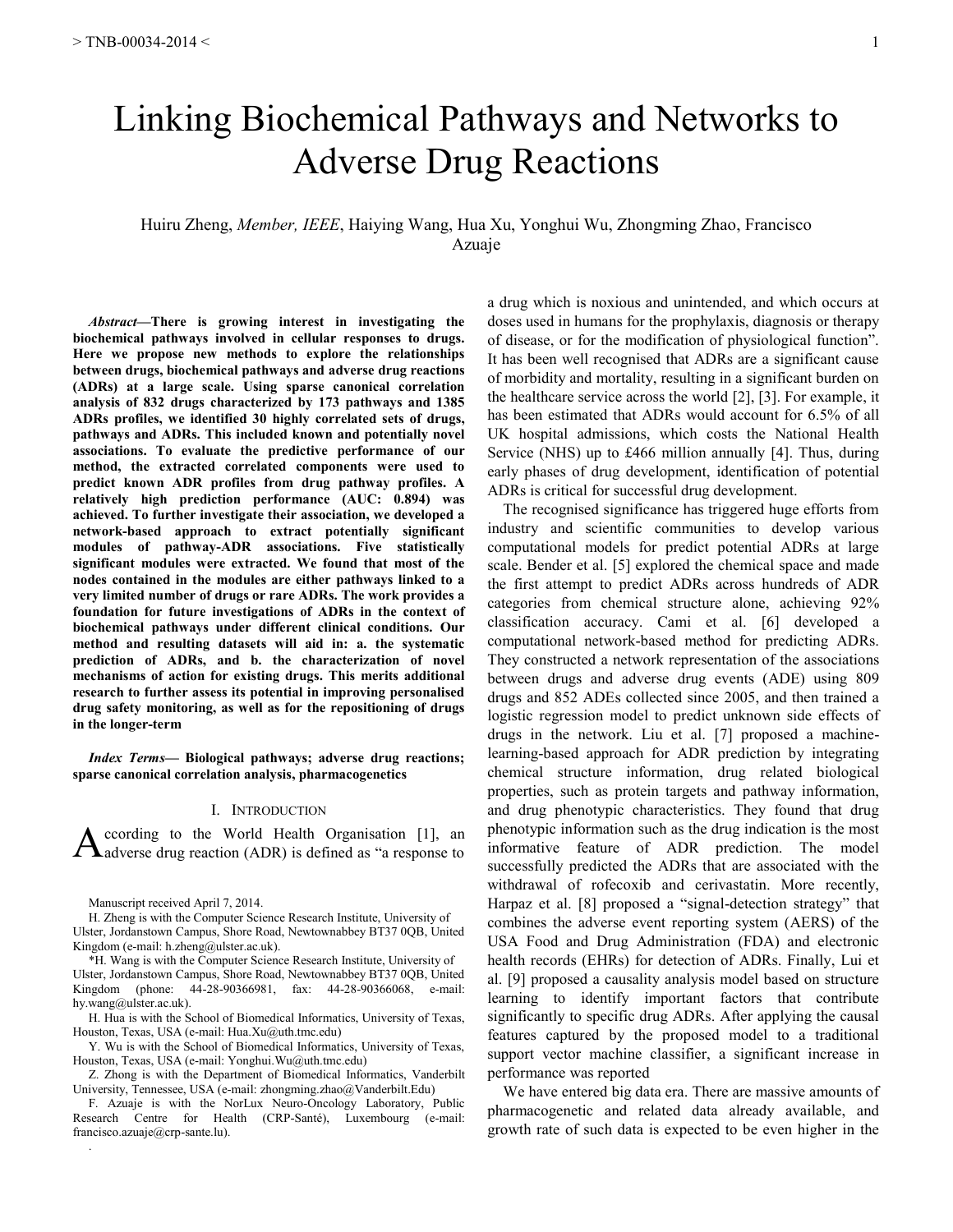next few years. Therefore, it is important for us to identify important molecular signals underlying the pharmacogenetic data. Specifically, it is promising to investigate biochemical pathways involved in cellular response to drugs because drug targets are often involved in important pathways. Wallach et al. [10] highlighted that understanding the biological processes behind the occurrence of ADRs may have significant applications and implications in the life sciences and pharmaceutical industries. This may lead to the development of safer and more effective drugs, the discovery of new biomarkers, and the identification of new uses for existing drugs (drug repositioning). Silberberg et al. [11] argued that uncovering drug-induced signaling pathways is an important step in understanding a drugs' mode of action and inferring drug properties such as ADRs. In an integrative analysis using human protein-protein and protein-DNA interactions, as well as drug targets and drug-induced gene expression data, they identified 428 drug-specific signalling sub-networks and 99 putative signalling pathways. In another study by Chen et al. [12], the authors hypothesized that a portion of a pathway (i.e., a sub-graph of the pathway) might be more sensitive in drug response to a particular biological condition than the whole pathway. This hypothesis is valid because canonical pathways, like those annotated in the Kyoto Encyclopaedia of Genes and Genomes (KEGG) database [13], might be too large and complicated while only subpart(s) of a pathway are under regulation in a cellular condition or in the response to environmental changes. Correspondingly, Chen et al. developed a computational framework for searching primary subnetwork(s) of drug responses by effectively utilizing the sub-pathway information.

By extending our preliminary analysis [14], here, we further investigated the relationship between biochemical pathways and ADRs at a large scale using computational approaches. Through our computational analyses, we aimed to answer the following questions: (1) Can we identify correlated sets of pathways and ADRs by a computational approach? (2) Can we predict a drugs' ADR based on its pathway activity profiles? And (3) How to effectively measure the association between pathways and ADRs using the data from knowledge base?

The rest of this paper is organized as follows. Section II briefly describes the method, including the datasets and prediction algorithms. The results are presented in Section III. The discussion and conclusions, together with future research directions, are given in Section IV.

#### II. METHODOLOGY

### *A. Datasets*

The dataset was obtained from a study by Liu et al. [7]. It contains 832 drugs, and each drug was represented by the following two high-dimensional profiles.

1) A 1385 binary vector whose elements encode for the presence or absence of an ADR by "1" or "0", respectively. The associations between drugs and ADRs were extracted from SIDER [16].

2) A 173 binary vector in which "1" indicates the

association between a drug and a corresponding pathway. The relationship between drugs and pathways was constructed by mapping protein targets extracted from DrugBank [17] to the corresponding KEGG biological pathways [18], [19] through their protein-coding gene symbols.

In total, 2182 links between 832 drugs and 173 KEGG pathways and 59,205 associations between the drugs and 1385 ADRs were identified. While each drug has a relatively large number of ADRs with a mean of 42.7 and a standard deviation of 87.0, the number of pathways linked to each drug is relatively small (12.6 on average with a standard deviation of 22.2). Among them, the drug arsenic trioxide was found to be associated with the largest number of pathways (51) derived from its protein targets, and pregabalin was found to have the largest number of ADRs (453)

## *B. Canonical correlation analysis*

Developed by H. Hotelling [20], canonical correlation analysis (CCA) aims to quantify the associations among two sets of features (pathways and ADR in our case) on the same set of samples, i.e. drugs in this study. It has become a wellknown tool in statistical analysis and has attracted growing attention over the past years [21], [23] .

Let each drug be represented by a pathway feature vector  $\mathbf{x} = \{x_1, x_2, \cdots, x_n\}^T$  and an ADR feature vector  $\{y_1, y_2, \dots, y_n\}^T$  where p and q stand for the number of pathways and ADRs under study respectively. Ordinary CCA (OCCA) seeks to find two weight vectors **α** and **β** for **x** and **y**, i.e.  $\boldsymbol{\alpha} = {\alpha_1, \alpha_2, \cdots, \alpha_n}^T$  and  $\boldsymbol{\beta} = {\beta_1, \beta_2, \cdots, \beta_n}^T$  such that the following correlation coefficient is maximized.

$$
corr(u,v) = \frac{\sum_{i=1}^{n} \alpha^{T} x_i \cdot \beta^{T} y_i}{\sqrt{\sum_{i=1}^{n} (\boldsymbol{\alpha}^{T} x_i)^2} \sqrt{\sum_{i=1}^{n} (\beta^{T} y_i)^2}}
$$
(1)

, where *n* is the total number of drugs under consideration.  $\mathbf{u} = \boldsymbol{\alpha}^T \mathbf{x}$  and  $\mathbf{v} = \boldsymbol{\beta}^T \mathbf{y}$  are called canonical components (CCs). In the matrix form, the above optimization problem can be rewritten as follows:

$$
\max{\{\alpha^T X^T Y \beta\}} \qquad \text{subject to} \qquad (2)
$$
  

$$
\|\alpha\|_2^2 \le 1, \quad \|\beta\|_2^2 \le 1
$$

where  $\mathbf{X} = [\mathbf{x}_1, \mathbf{x}_2, \cdots, \mathbf{x}_n]^T$  and  $\mathbf{Y} = [\mathbf{y}_1, \mathbf{y}_2, \cdots, \mathbf{y}_n]^T$ denote the  $n \times p$  and  $n \times q$  matrices, respectively.

It has been shown that normally vectors **u** and **v** derived from OCCA are not sparse, making the interpretation of results quite difficult. In an attempt to impose the sparsity on weight vectors **α** and **β** to yield interpretable factors, we applied the sparse version of CCA (SCCA) based on a penalized matrix decomposition (PMD) technique introduced by Witten et al. [21]. The idea is to impose additional constraints to the elements of **α** and **β**, i.e.

$$
\max{\{\alpha^T X^T Y \beta\}} \text{subject to}
$$
  

$$
\|\alpha\|_2^2 \le 1, \ \|\beta\|_2^2 \le 1, P_1(u) \le c_1, P_2(v) \le c_2 \tag{3}
$$

, where  $c_1 \in (0,1]$  and  $c_2 \in (0,1]$  are parameters used to control the sparsity.  $P_I$  and  $P_2$  are convex penalty functions,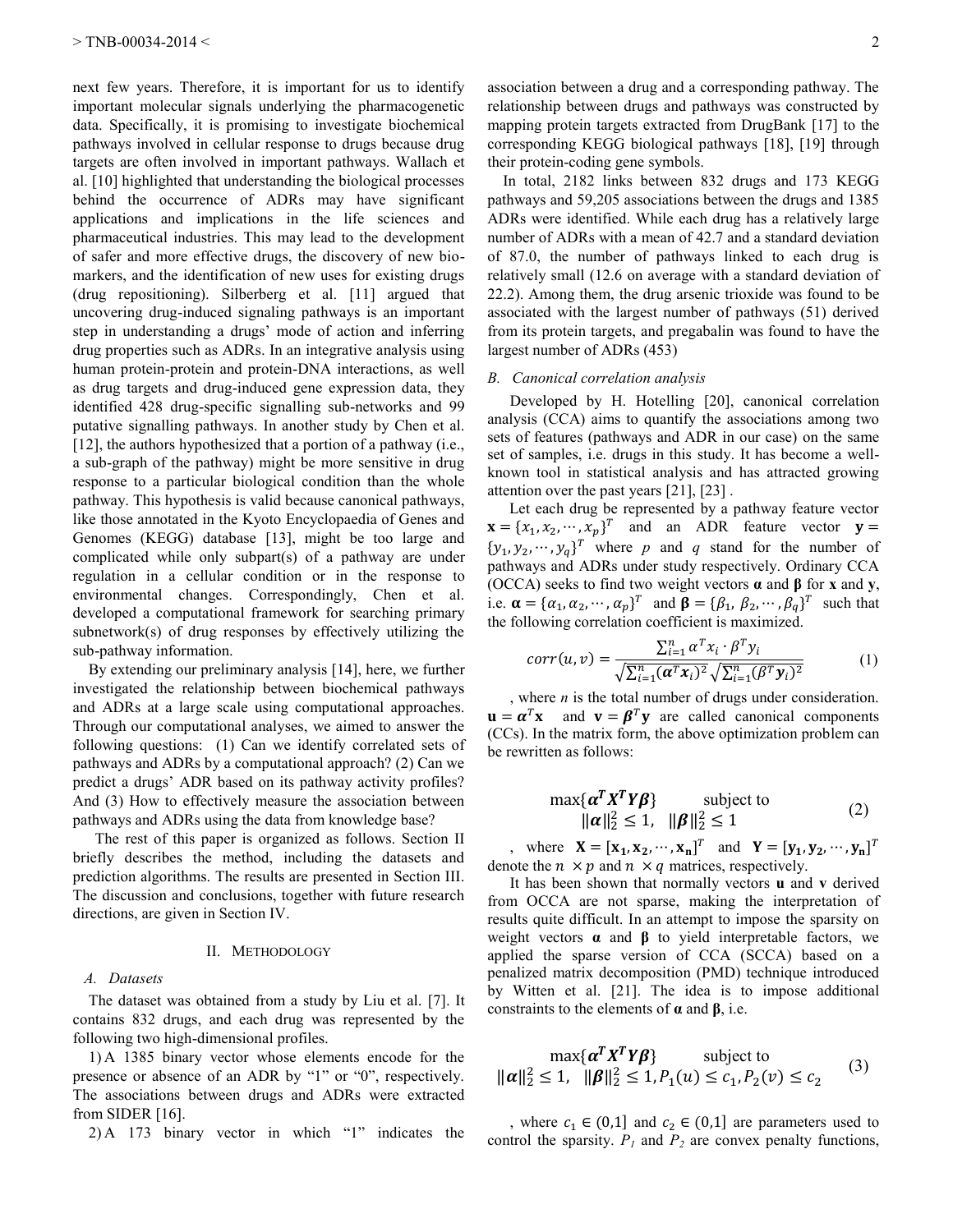which can take on a variety of forms [21]. In this study, the SCCA was implemented using (the R package) PMA [22]. A lasso penalty was used to obtain the corresponding CCs.

In order to obtain multiple CCs, a deflation manipulation was carried out recursively. The criterion expressed in (3) was implemented repeatedly each time by using the  $Z = X^T$ matrix as the residuals obtained by subtracting the previous found factors from the matrix. As a result, *m* pairs of weight vectors, in which high scoring in both sets are extracted as correlated sets, will be obtained. The reader is referred to [21] and [23] for a detailed description of the implementation.

## III. RESULTS

## *A. Associations between ADRs and pathways: a statistical analysis*

There is no direct link between the number of linked pathways and the number of associated ADRs for each drug as shown in Fig. 1 with the Pearson correlation coefficient being close to zero (0.074). For example, the drug *pregabalin*, a drug used for neuropathic pain, has the largest number of ADRs (453). However, its protein targets were mapped only to 2 KEGG pathways (hsa04614 and hsa01040). Interestingly, there is no KEGG pathway found to be associated with the drug venlafaxine, a drug used for the treatment of major depressive disorder, yet it has 319 ADRs. The number of associated ADRs for the top 10 drugs that have the largest number of pathways varies substantially, ranging from 19 to 244. These results highlight the limited amount of available knowledge about mechanism of action of clinically approved drugs.



Fig. 1 The correlation between the number of pathways linked to each drug and the number of ADRs.

## *B. Associations between ADRs and pathways: SCCA-based analysis*

In order to extract correlated sets of pathways and ADRs, we applied SCCA to the dataset. We then evaluated the predictive performance of the method by recovering known ADRs from the extracted drug pathway profiles. The system was implemented within the R framework [24]. The best performance was achieved with  $c_1 = c_2 = 0.1$  and  $m = 30$ .

*1)Extraction of KEGG pathway-ADR associations*: The SCCA-based analysis provides us with 30 CCs, each containing a limited number of correlated, high scoring pathways and ADRs. To gain a global view of pathway-ADR associations, we merged the results for all derived components and represented them as a network, in which pathways and ADRs are connected if they are found in the same component (Fig.2). For simplicity of visulisation, we focused on pathways and ADRs whose weights are greater than 0.1. Accordingly, this network has a total of 353 nodes, including 296 ADRs and 57 pathways, and 755 connections.



Fig. 2 An illustration of the network of pathways and ADRs using the extracted 30 CCs. Pathways (light grey rectangles) and ADRs (dark circles) are connected if they are found in the same extracted CC

The network shows a modular structure, where links between ADR and pathway nodes are much denser within each CC than between CCs. While CC14, CC21, and CC22 share the same set of pathways, i.e. taste transduction (hsa04742) and type II diabetes mellitus (hsa04930), the ADRs having a high score in these three components are very different with those having a distinct set of ADRs (11 in CC14, 16 in CC21 and 17 in CC22). A similar observation can be made when examining the association between pathways and ADRs in CC10 and CC13, in which the same pathways, i.e. oocyte meiosis (hsa04114) and progesterone-mediated oocyte maturation (hsa04914), were found.

A closer look at the degree distribution reveals that the distribution over ADR and pathway nodes is different. All the pathways are associated with at least 8 ADRs while other pathways: taste transduction (hsa04742) and type II diabetes mellitus (hsa04930) are connected to the largest number of ADR (41). On the other hand, more than 70% of ADRs are connected to less than 3 pathways. Out of 296 ADRs, only 17 are found to be associated with more than 5 pathways with the ADR parapsoriasis (C0030491) linked to the highest number of pathways (11)*.*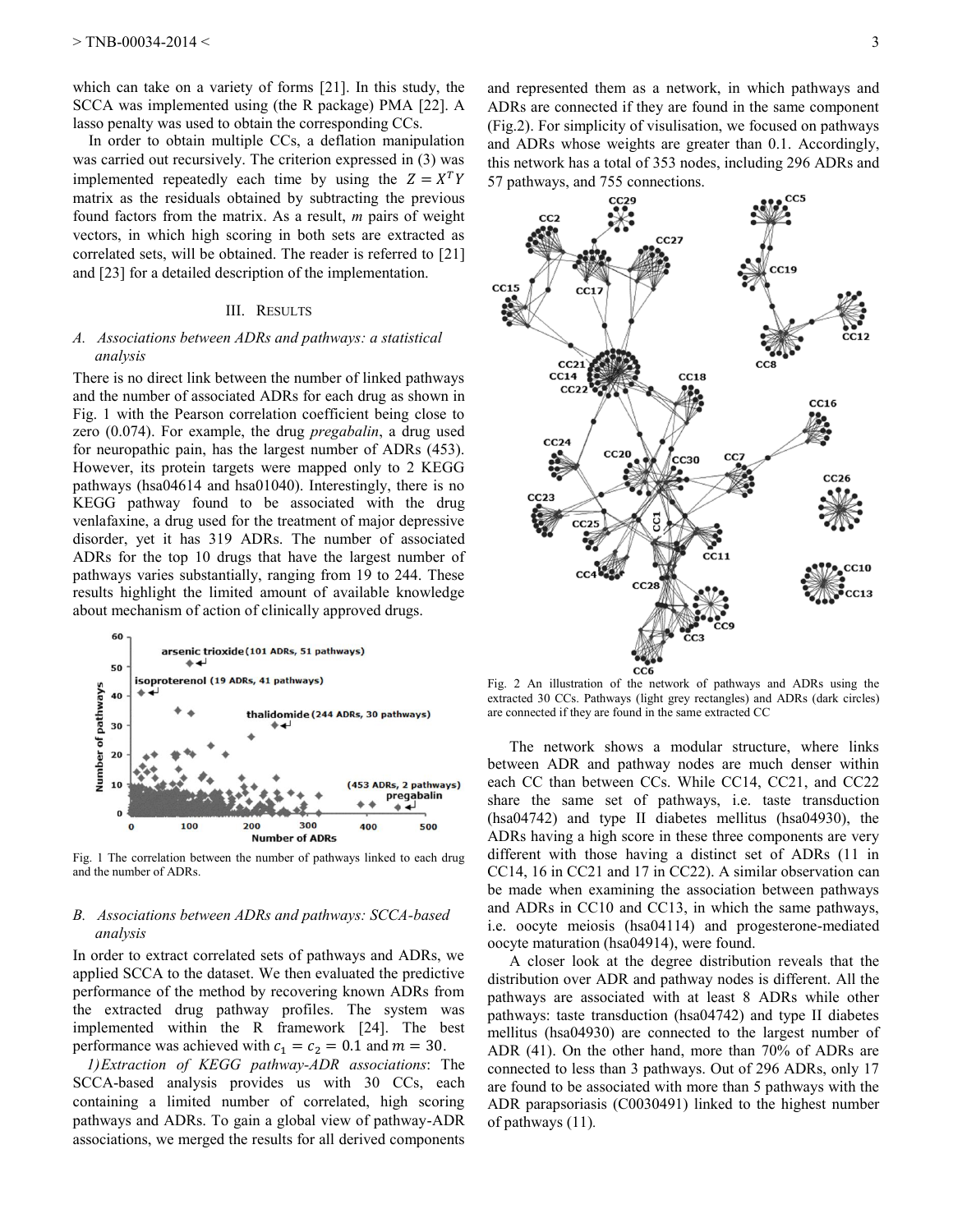For each component, the associated canonical correlation coefficient was estimated. We observed that the components with high correlation tend to contain pathways related to very few drugs and rare ADRs mainly observed in these drugs. For example, CC9 has a highest canonical correlaction close to 1.0 (0.985). The only pathway found in this component with a score greater than 0.1 is proteasome pathway (hsa03050), which is only related to bortezomib, the first therapeutic proteasome inhibitor to be tested in humans. Intererstingly, all 14 ADRs contained in the components with a score higher than 0.1 are associated with this drug. They are : C0004030, C0015544, C0018775, C0032768, C0025309, C0155773, C0019357, C0040558, C0002726, C0235329, C0259749, C0155919, C0162323, and C0085077. The top pathway found in CC6 with the canonical correlation 0.942 is inositol phosphate metabolism (hsa00562). The only drug whose target protein is mapped to this pathway is *lithium*, which affects the flow of sodium through nerve and muscle cells in the body. The top two ADRs, i.e. nontoxic goiter (C0221777) and toxic goiter (C0600086) contained in this component are found to be associated with this drug only.

Our analyses provide two lists of drugs for each extracted component: those with a high score for the associated pathways and ADRs respectively. Interestingly, most drugs that have high scores for pathways in a component with a high correlation are found to have high scores for the ADRs in the same component. This is consistent with the idea that, in principle, the more we know about the mechanism of action of a drug, the more we can know about its potential adverse effects. For example, the drug lithium has the highest scores for both the pathways and ADRs contained in CC6.

2) *Performance evaluation:* We tested the assumption that the extracted correlated sets are predictive of ADRs. To do this, we evaluated the performance of the method by using the extracted CCs and drug pathway profiles to detect known ADR profiles extracted from the SIDER database [16].

A 5-fold cross-validation was applied, i.e., the entire dataset is randomly partitioned into 5 subsets of approximately equal size and each subset in turn is used as the test set while the remaining 4 subsets are used as training data. The goal of the classification posed in this application is to predict ADRs associated with each drug based on its pathway information. The performance was assessed by a receiver operating characteristics (ROC) curve, which is a plot of true positive rate (the percentage of actual positives correctly identified) against false positive rate (the fraction of false positives out of the negatives) at various prediction score thresholds. Any predicted ADR with a prediction score greater than a given threshold is considered as positive and negative otherwise.

The area under the ROC curve (AUC) was estimated to summarize the prediction performance, as illustrated in Fig.3, where the prediction scores for all the ADRs were merged and a global ROC curve was obtained. Afterwards, we estimated the performance by changing the sparsity parameter, i.e. *c<sup>1</sup>* and  $c_2$ , from 0 to 1 with 0.1 increments and the number of CC from 10 to 100 with 10 increments. The optimal performance was derived with  $c_1 = c_2 = 0.1$  and  $m = 30$ . Both SCCA and OCCA achieved fairly good results with SCCA having a



Fig. 3 ROC curves based on a 5-fold cross validation. Comparison of the performance between SCCA, OCCA, and random

The predictive power of the proposed method can be further demonstrated by examining the prediction accuracy of the predicted ADRs for each drug. We checked the predicted ADRs with high prediction scores against the known ADRs reported in the SIDER database [16]**Error! Reference source not found.**. For example, for the drug *pramipexole,* the ADR ranked highest in the prediction score is *nasal polyps* (C0027430), a known ADR for pramipexole [16]. Among the top 10 high scoring ADRs, 6 are the known ADRs linked to *pramipexole*. Similarly, the top predicted ADR for the drug *ropinirole* is one of the known ADRs listed in the SIDER database, and 9 out of top 15 ADRs with high prediction scores are known ADRs for this drug [16].

Turning to biological interpretability, we found that the proposed SCCA method has the advantage over other machine learning techniques, such as Support Vector Machine and Naïve Bayesian, which do not provide direct biological interpretation clues. As shown in Fig. 4, each correlated set derived by SCCA has only a few dominant elements whose weight is far greater than the average. Most of the elements in the weight vectors associated with each component are zero or close to zero in each component, suggesting that SCCA has the ability to select a small number of features as informative pathway and ADRs. In contrast, almost all elements contained in the weight vectors derived from OCCA are non-zero and there is no clear dominant element found in most of components. Interpreting such a weight vector may prove to be rather difficult in practice.

# *C. Associations between ADRs and pathways: Networkbased analysis*

In this section we explore the feasibility of using a network-based approach to extract associations between pathways and ADRs. We first estimated the similarity between a pathway and an ADR in terms of their drug profiles. Let a pathway,  $p_i$ , be represented by a binary vector in which each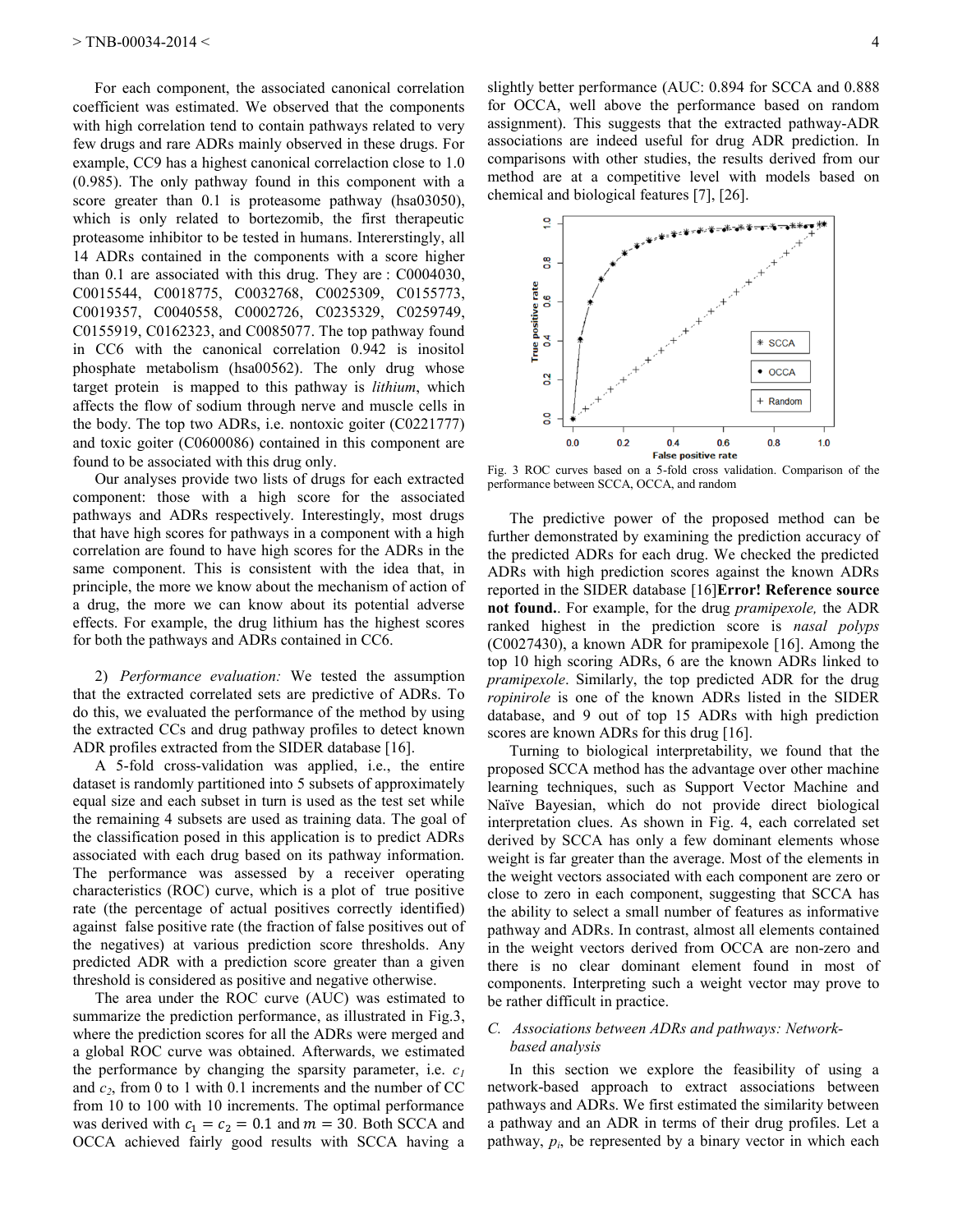element indicates that the corresponding drug is known to impact the pathway or not, i.e.  $p_i = \{d_1, d_2, \dots, d_n\}$ , (*n*  $1, 3, \cdots, 832$ ).



Fig. 4 The distribution of weight vectors over pathways in (a) OCCA and (b) SCCA. The first ten canonical components are shown.

Similarly, let an ADR, i.e., *s<sup>j</sup>* , be represented by a binary vector whose elements encode whether the ADR is associated with the corresponding drug,  $s_i = \{d_1, d_2, \dots, d_n\}$ ,  $(n$  $1, 3, \cdots, 832$ ).

$$
d_i = \begin{cases} 1, & the ADR is observed in the ith drug \\ 0, & otherwise \end{cases}
$$
 (5)

The association between pathway,  $p_i$ , and ADR,  $s_i$ , can be estimated using the Jaccard similarity coefficient, i.e.

$$
sim(p_i, s_j) = \frac{|p_i \cap s_j|}{|p_i \cup s_j|} \tag{6}
$$

The values generated by (6) vary between 0 and 1 where "1" implies that the ADR is associated with the same set of drugs that impact the given pathway.

We then constructed a pathway-ADR network, in which the edge between pathway and ADR nodes is represented by the Jaccard similarity estimated using Equation (6) as shown in Fig. 5. Unlike the unweighted network depicted in Fig. 2, in which a pathway and a ADR is connected if they are found in the same extracted CC, the weighted network illustrated in Fig. 5 is based on the proportion of drugs associated with both the ADR and the pathway. For a better visualization, here we focused on the analysis of the association with the similarity greater than 0.1. The resulting network including 724 nodes (160 pathways and 564 ADRs) and 1744 weighted edges is characterized by a small number of nodes having a high

degree accompanied by a large number of nodes whose degree is less than 3 as depicted in Fig. 5. The top 10 most connected nodes are all pathway nodes and the top 3, i.e. gap junction (hsa04540), calcium signaling pathway (hsa04020), neuroactive ligand-receptor interaction (hsa04080) connect to more than 100 ADRs. Interestingly, the cell adhesion molecules pathway (hsa04514) is associated with only 2 drugs, i.e. *glatiramer acetate* used to treat multiple sclerosis and *lenalidomide* used to treat patient with myeloma yet it connects to 33 ADRs, suggesting that these two drugs may in reality have a large number of ADRs. The actual numbers of known ADRs associated with these 2 drugs are 234 and 234 respectively. A similar observation can be made when we examine the Proteasome pathway (hsa03050), which is only linked to one drug (*bortezomib*) but it has connections with 22 ADRs.

The most connected ADR node is C0085786, i.e. alveolitis fibrosing, while nearly of ADR nodes are connected to less than 3 pathways. Unlike pathway nodes whose degree is strongly correlated with the number of associated drugs (Pearson correlation coefficient: 0.828), there is virtually no correlation between the degree and the number of associated drugs for ADR nodes (Pearson correlation coefficient: 0.0337). For example the ADR C0027497, i.e.nausea, is observed in more than 700 drugs, while it is found to link to 4 pathways, i.e. gap junction (hsa04540), neuroactive ligandreceptor interaction (hsa04080), calcium signaling pathway (hsa04020) and salivary secretion (hsa04970).



Fig. 5 An illustration of a pathway-ADR network, in which the weighted edges between pathway and ADR nodes reflect the proportion of drugs associated with both the ADR and the pathway estimated using Equation (6).

Next we applied a recently published network clustering algorithm, ClusterOne [27], to extract potentially significant modules of pathway-ADR associations. A total of 5 modules were identified  $(p < 0.01)$  as shown in Fig. 6. The *p*-value was established by using a one-sided Mann-Whitney U test performed on the in-weights (The sum of the weights of all the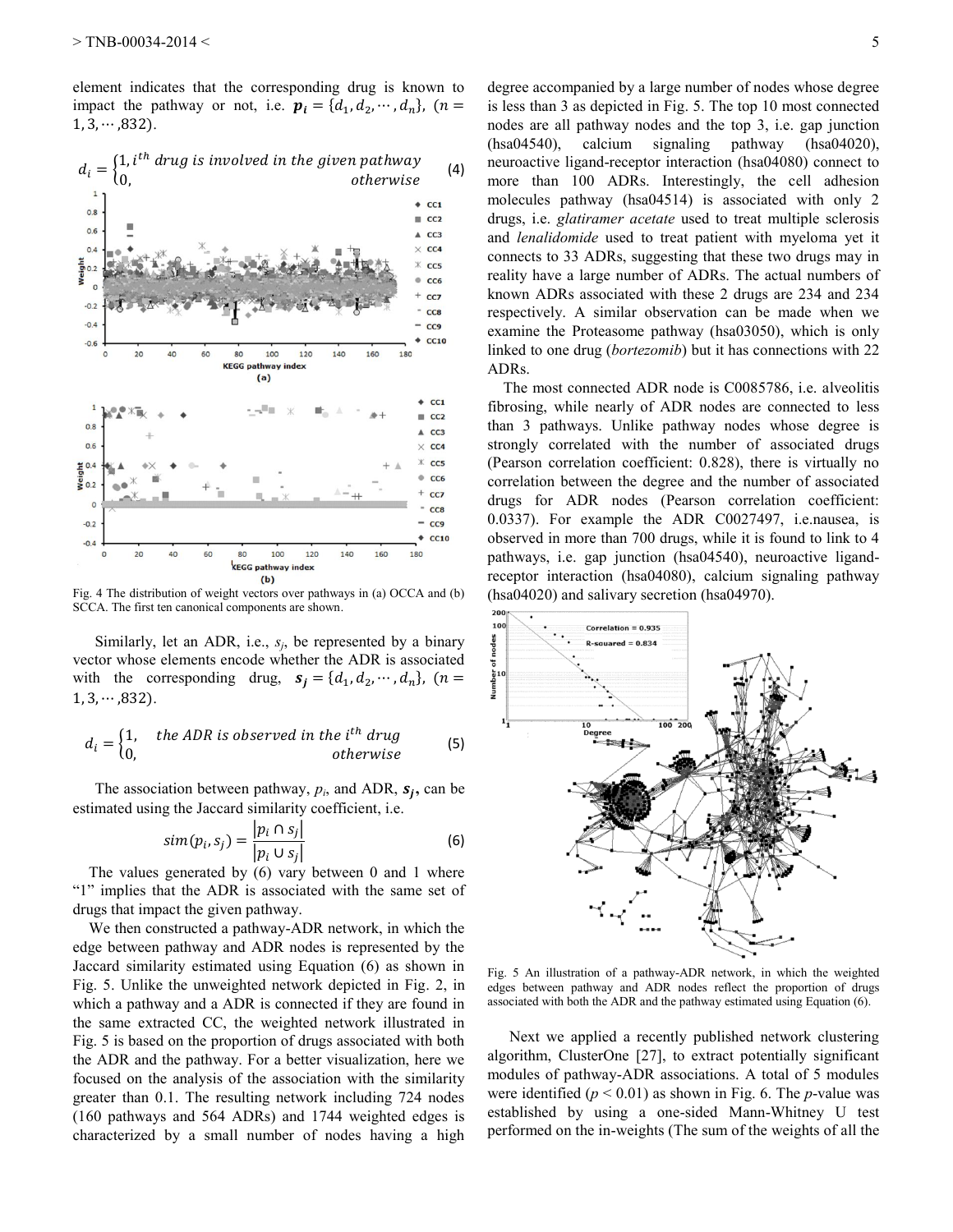edges both of whose endpoints lie in the cluster) and outweights (The sum of the weights of the edges having one endpoint in the cluster and the other outside) of the vertices [27]. A closer look at these modules reveals that most of nodes contained are either pathways linked to a very limited number of drugs or rare ADRs. For example, the pathway proteasome (hsa03050) in Module 1 is found to be only connected to one small molecule drug, i.e. *bortezomib*, which is the first proteasome inhibitor to be approved for the treatment of relapsed multiple myeloma and mantle cell lymphoma. All the other nodes in Module 1 are rare ADRs, which are observed in less than 3 drugs including *bortezomib*. They are aspergillosis (C0004030), toxoplasmosis (C0040558), hearing loss bilateral (C0018775), keratitis herpetic (C0019357), meningoencephalitis (C0025309), failure to thrive (C0015544), portal vein thrombosis (C0155773), and post herpetic neuralgia (C0032768). Another example is Module 4 which consists of 6 pathways and 10 ADRs. The average number of drugs associated with these nodes is 3.25. The ADR benign neoplasm of skin (C0004998) is linked to the largest number of drugs (10). The top 2 drugs shared by these nodes, i.e. *glatiramer acetate* (ATC code: L03AX13) and *thalidomide* (ATC code: L04AX02) belong to antineoplastic and immunomodulating agents. The drug *glatiramer acetate* used for reduced frequency of relapses in relapsing-remitting multiple sclerosis interacts with all 6 pathways, i.e. intestinal immune network for IgA production (hsa04672), type I diabetes mellitus (hsa04940), asthma (hsa05310), allograft rejection (hsa05330), graft-versus-host disease (hsa05332), and autoimmune thyroid disease (hsa05320) and has 4 ADRs listed in the module, i.e. benign neoplasm of skin (C0004998), systolic murmur (C0232257), xanthoma (C0302314), and Cervix carcinoma stage 0 (C0851140). The small molecule drug *thalidomide* used for a number of immunological and inflammatory disorders is linked to 4 pathways, i.e. type I diabetes mellitus (hsa04940), asthma (hsa05310), allograft rejection (hsa05330), and graft-versus-host disease (hsa05332) and has 6 ADRs contained in the module, i.e. benign neoplasm of skin (C0004998), causalgia (C0007462), uterine cervical erosion (C0007869), chronic myeloid leukaemia (C0023473), lichen unspecified (C0023643), phocomelia (C0031575) and microcytic anaemia (C0085576).

The nodes in Module 3 are linked to more than 25 drugs on an average with the ADR hyperkalaemia (C0020461) being observed in more than 90 drugs. However, the proportion of drugs shared by at least two nodes in this module is relatively high. For example, out of 13 drugs found to have the ADR pemphigus (an autoimmune blistering skin disorder, C0030807), 10 are linked to all 3 pathways in the module, i.e. hypertrophic cardiomyopathy (hsa05410), chagas disease (hsa05142), and renin-angiotensin system (hsa04614). Interestingly, these drugs act on the cardiovascular system and are annotated with the same Anatomical Therapeutic Chemical Classification (ATC) code at the third level, i.e. C09AA (ACE inhibitors). A similar pattern was observed when examining the drugs shared by the ADR hyperkalaemia (C0020461) and the three pathways. Despite that a wide range of ATC codes

are used to annotate the 92 drugs having the ADR hyperkalaemia (C0020461), the ATC codes for the drug set shared by C0020461 (hyperkalaemia), hsa05410 (hypertrophic cardiomyopathy), hsa05142 (chagas disease), and hsa04614 (renin-angiotensin system) are exactly the same at the first 3 levels, i.e. (ACE inhibitors).



Fig. 6 Five statistically significant modules identified by ClusterOne. Rectangle nodes denote biochemical pathways and circle nodes represent ADRs. The p-values associated with each module are 0.002, 0.0001, 0.001, 0.004, and 0.000004 respectively.

## IV. CONCLUSION

This investigation proposes a new method to study the relationship between biochemical pathways and ADRs at a large scale. Using sparse canonical correlation analysis of 832 drugs with two profiles for 173 pathways and 1385 ADRs, a total of 30 correlated sets of pathways and ADRs were extracted. To evaluate the performance of the method, the extracted correlated components were used to identify known ADR profiles from drug pathway profiles using a 5-fold cross validation. A relatively high prediction performance (AUC: 0.894) was achieved. To have a global view of pathway-ADR associations, we represented all the components through a network, in which pathways and ADRs are connected if they are found in the same correlated set. We found that nearly half of ADRs were associated with only a few biochemical pathways. To further investigate the association between pathways and ADRs, we developed a network-based approach, in which the association between a pathway and an ADR was estimated by using the Jaccard similarity coefficient. A network consisting of 160 pathways, 564 ADRs and 1744 weighted edges was constructed and 5 statistically significant modules were extracted. We found that most of the nodes contained in the modules are either pathways linked to a very limited number of drugs or rare ADRs. At one level, this corroborates the limitations of available knowledge about ADRs and drug action mechanisms. But it also highlights the opportunities for improving such knowledge through systematic, network-based prediction approaches.

To assess global prediction performance across all ADRs, we followed the approach adopted by Pauwels et al. [26], i.e.